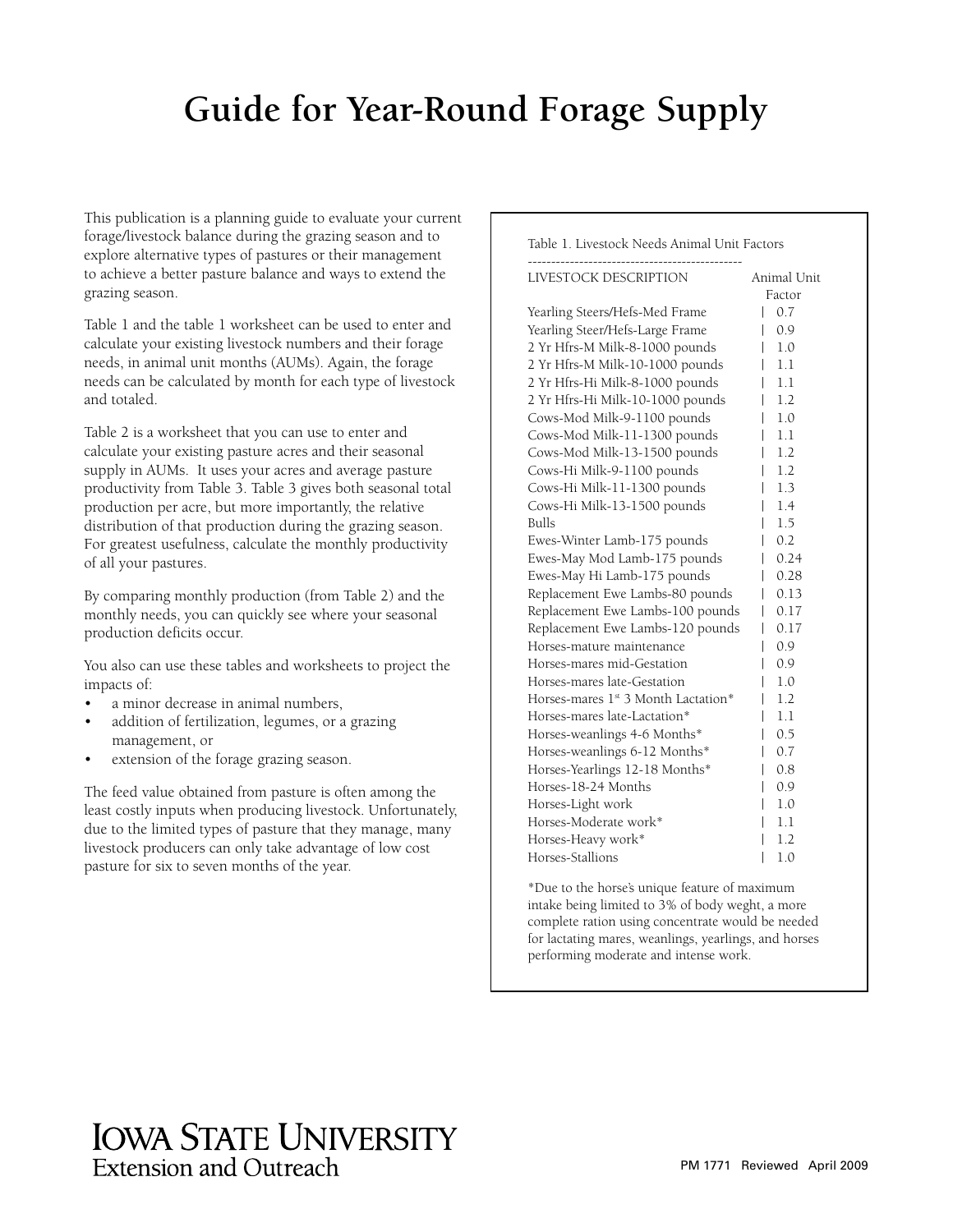#### Table 1. WORKSHEET - YOUR LIVESTOCK NEEDS - example

| <b>Example</b>              |         |        |        | Animal Units to Be Carried Each Month3 |      |      |        |    |           |    |             |       |        |      |      |
|-----------------------------|---------|--------|--------|----------------------------------------|------|------|--------|----|-----------|----|-------------|-------|--------|------|------|
| Kind of                     |         | AU     | Animal |                                        |      |      |        |    |           |    |             |       |        |      |      |
| Livestock                   | Number1 | Factor | Units2 | Jan.                                   | Feb. | Mar. | Apr. I |    | May Junel |    | July   Aug. | Sept. | Oct. I | Nov. | Dec. |
| <b>Mature Cattle</b>        | 30      | 1.0    | 30     | 30                                     | 30   | 30   | 30     | 30 | 30        | 30 | 30          | 30    | 30     | 30   | 30   |
| Calves (over 3 mos.)        | 29      | 0.3    | 9      |                                        |      |      |        |    | 9         | 9  |             |       | 9      |      |      |
|                             |         |        |        |                                        |      |      |        |    |           |    |             |       |        |      |      |
|                             |         |        |        |                                        |      |      |        |    |           |    |             |       |        |      |      |
|                             |         |        |        |                                        |      |      |        |    |           |    |             |       |        |      |      |
|                             |         |        |        |                                        |      |      |        |    |           |    |             |       |        |      |      |
| Total AUMs of Forage Needed |         |        |        | 30                                     | 30   | 30   | 30     | 30 | 39        | 39 | 39          | 39    | 39     | 30   | 30   |
|                             |         |        |        |                                        |      |      |        |    |           |    |             |       |        |      |      |

1 Enter number of each kind of livestock in column 2 and AU factor (from table 1) in column 3.

2 Animal units = Number in column 2 x AU factor in column 3.

3 Enter the total animal units as shown in column 4 that will be on hand each month.

#### Table 1. WORKSHEET - YOUR LIVESTOCK NEEDS

| <b>Your Worksheet</b>       |         |              |                  | Animal Units to Be Carried Each Month3 |      |  |  |  |  |  |  |                                                                     |  |  |  |
|-----------------------------|---------|--------------|------------------|----------------------------------------|------|--|--|--|--|--|--|---------------------------------------------------------------------|--|--|--|
| Kind of<br>Livestock        | Number1 | AU<br>Factor | Animal<br>Units2 | Jan.                                   | Feb. |  |  |  |  |  |  | Mar.   Apr.   May   June   July   Aug.   Sept.   Oct.   Nov.   Dec. |  |  |  |
|                             |         |              |                  |                                        |      |  |  |  |  |  |  |                                                                     |  |  |  |
|                             |         |              |                  |                                        |      |  |  |  |  |  |  |                                                                     |  |  |  |
|                             |         |              |                  |                                        |      |  |  |  |  |  |  |                                                                     |  |  |  |
|                             |         |              |                  |                                        |      |  |  |  |  |  |  |                                                                     |  |  |  |
|                             |         |              |                  |                                        |      |  |  |  |  |  |  |                                                                     |  |  |  |
|                             |         |              |                  |                                        |      |  |  |  |  |  |  |                                                                     |  |  |  |
| Total AUMs of Forage Needed |         |              |                  |                                        |      |  |  |  |  |  |  |                                                                     |  |  |  |

1 Enter number of each kind of livestock.

2 Animal units = Number in column 2 x AU factor in column 3.

3 Enter the total animal units as shown in column 4 that will be on hand each month.

| Table Z. WORKSHEET - TOUR FORAGE SUPPLY — example |       |                        |      |                              |      |      |                 |      |      |                 |                 |      |      |      |       |
|---------------------------------------------------|-------|------------------------|------|------------------------------|------|------|-----------------|------|------|-----------------|-----------------|------|------|------|-------|
| <b>Example</b>                                    |       | <b>Total Available</b> |      | Animal Unit Months per Acre2 |      |      |                 |      |      |                 |                 |      |      |      |       |
| Kind of Forage                                    | Acres | AUM1                   | Jan. | Feb.                         | Mar. | Apr. | Mav             | June | July | Aug.            | Sept.           | Oct. | Nov. | Dec. | Total |
| Unimproved Bluegrass                              | 50    | 100 <sup>1</sup>       |      |                              |      |      | 30 <sup>1</sup> | 30   | 15   | 10 <sup>1</sup> | 101             |      |      |      | 100   |
| <b>Trefoil Grass</b>                              | 20    | 94                     |      |                              |      |      | 10i             | 10   | 24   | 30l             |                 | 12   |      |      | 94    |
|                                                   |       |                        |      |                              |      |      |                 |      |      |                 |                 |      |      |      |       |
|                                                   |       |                        |      |                              |      |      |                 |      |      |                 |                 |      |      |      |       |
|                                                   |       |                        |      |                              |      |      |                 |      |      |                 |                 |      |      |      |       |
|                                                   |       |                        |      |                              |      |      |                 |      |      |                 |                 |      |      |      |       |
|                                                   |       |                        |      |                              |      |      |                 |      |      |                 |                 |      |      |      |       |
|                                                   |       |                        |      |                              |      |      |                 |      |      |                 |                 |      |      |      |       |
| <b>Total AUMs Available</b>                       |       |                        |      |                              |      |      | 40              | 40   | 39   | 40              | 18 <sub>l</sub> |      | 0    |      |       |
|                                                   |       |                        |      |                              |      |      |                 |      |      |                 |                 |      |      |      |       |

#### Table 2 WORKSHEET - VOLIR FORAGE SURPLY - example

1 AUM = Acres in column 2 x total AUMs for each kind of pasture as shown in last column in Table 3. 2 AUM per acre = Acres in column 2 x AUM per acre for each month given in Table 3.

|                       | Table 2. WORKSHEET - YOUR FORAGE SUPPLY |                        |      |                              |      |      |     |  |  |                                 |  |  |      |      |       |
|-----------------------|-----------------------------------------|------------------------|------|------------------------------|------|------|-----|--|--|---------------------------------|--|--|------|------|-------|
| <b>Your Worksheet</b> |                                         | <b>Total Available</b> |      | Animal Unit Months per Acre2 |      |      |     |  |  |                                 |  |  |      |      |       |
| Kind of Forage        | Acres I                                 | AUM1                   | Jan. | Feb.                         | Mar. | Apr. | Mav |  |  | June July   Aug.   Sept.   Oct. |  |  | Nov. | Dec. | Total |
|                       |                                         |                        |      |                              |      |      |     |  |  |                                 |  |  |      |      |       |
|                       |                                         |                        |      |                              |      |      |     |  |  |                                 |  |  |      |      |       |
|                       |                                         |                        |      |                              |      |      |     |  |  |                                 |  |  |      |      |       |
|                       |                                         |                        |      |                              |      |      |     |  |  |                                 |  |  |      |      |       |
|                       |                                         |                        |      |                              |      |      |     |  |  |                                 |  |  |      |      |       |
|                       |                                         |                        |      |                              |      |      |     |  |  |                                 |  |  |      |      |       |
|                       |                                         |                        |      |                              |      |      |     |  |  |                                 |  |  |      |      |       |
|                       |                                         |                        |      |                              |      |      |     |  |  |                                 |  |  |      |      |       |
| Total AUMs Available  |                                         |                        |      |                              |      |      |     |  |  |                                 |  |  |      |      |       |

### Table 2 MORKSHEET VOLID FORAGE SHORLY

 $1$  AUM = Acres in column 2 x total AUMs for each kind of pasture as shown in last column in Table 3.

2 AUM per acre = Acres in column 2 x AUM per acre for each month given in Table 3.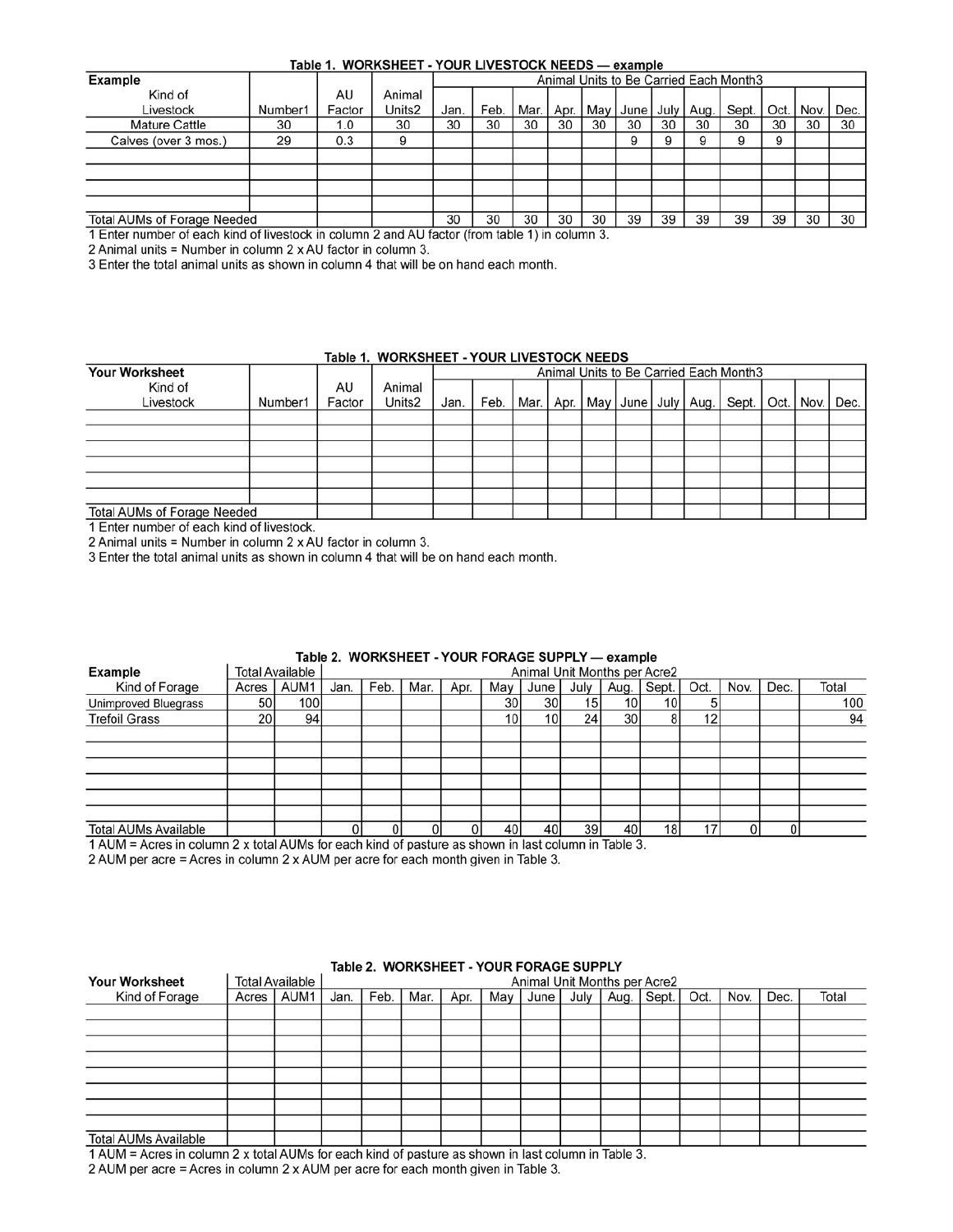| Table 3. Total Animal Unit Months of forage for selected Pasture Type and its                                          |   |        |  |     |      |      |     |                 |               |                 |     |                                           |                                                         |
|------------------------------------------------------------------------------------------------------------------------|---|--------|--|-----|------|------|-----|-----------------|---------------|-----------------|-----|-------------------------------------------|---------------------------------------------------------|
| Availability by Month During the Grazing Season                                                                        |   |        |  |     |      |      |     |                 |               |                 |     |                                           |                                                         |
| SEASONAL                                                                                                               |   |        |  |     |      |      |     |                 |               |                 |     |                                           |                                                         |
| Pastured/For Age Type                                                                                                  |   |        |  |     |      |      |     |                 |               |                 |     |                                           | JAN FEB MAR APR MAY JUN JUL AUG SEP OCT NOV DEC   TOTAL |
|                                                                                                                        |   |        |  |     |      |      |     |                 |               |                 |     | (Animal Unit Months for Each Forage Type) |                                                         |
| <b>Continuous Grazing</b>                                                                                              |   |        |  |     |      |      |     |                 |               |                 |     |                                           |                                                         |
| Unimproved Bluegrass                                                                                                   |   |        |  |     | 0.6  | 0.6  |     | $0.3 \quad 0.2$ | 0.2           | 0.1             |     |                                           | 2.0                                                     |
| Improved Bluegrass + Orchardgrass                                                                                      |   |        |  | 0.1 | 0.85 | 0.85 |     | $0.45$ 0.25 0.3 |               | 0.2             |     |                                           | 3.0                                                     |
| Improved Bluegrass + Nor Legumes                                                                                       |   |        |  | 0.2 | 1.1  | 1.1  |     | $0.6 \quad 0.3$ | $0.4^{\circ}$ | 0.3             |     |                                           | 4.0                                                     |
| Trefoil Grass                                                                                                          |   |        |  |     | 0.8  | 1.1  | 1.1 | 1.1             | 0.5           | 0.4             |     |                                           | 5.0                                                     |
| Unimproved Orchard/Bromegrass                                                                                          |   |        |  | 0.2 | 1.1  | 1.1  |     | $0.6 \quad 0.3$ | 0.4           | 0.3             |     |                                           | 4.0                                                     |
| Trefoil-Grass                                                                                                          |   |        |  |     | 0.5  | 0.5  |     | $1.2 \quad 1.5$ | 0.4           | 0.6             |     |                                           | 4.7                                                     |
| Orchard or Brome + N or Legumes                                                                                        |   |        |  | 0.5 | 1.5  | 1.5  | 0.8 |                 | 1.2           | 1.0             |     |                                           | 6.5                                                     |
| Tall Fescue + N or Legumes                                                                                             |   |        |  | 0.5 | 1.5  | 1.4  | 0.6 |                 | 1.2           | 1.6             |     |                                           | 6.8                                                     |
| Warm Season Grass                                                                                                      |   |        |  |     | 0.2  | 1.0  |     | $1.3 \quad 1.0$ | 0.5           |                 |     |                                           | 4.0                                                     |
| Sudan or Sudan-Sorghum                                                                                                 |   |        |  |     | 1.5  | 2.5  | 1.0 | 0.3             |               |                 |     |                                           | 5.3                                                     |
| Alfalfa Grass                                                                                                          |   |        |  |     | 1.4  | 1.4  | 1.0 | 1.0             | 0.6           | $0.5 \quad 0.1$ |     |                                           | 6.0                                                     |
| Alfalfa/Gr 1 Cut then graze                                                                                            |   |        |  |     | 1.2  | 1.2  | 0.5 | 0.5             | 0.1           |                 |     |                                           | 3.5                                                     |
| Alfalfa/Gr 2 Cut then graze                                                                                            |   |        |  |     |      |      |     | 1.0             | 0.4           | 0.4             |     |                                           | 1.8                                                     |
| Cornstalks                                                                                                             | * | $*$    |  |     |      |      |     |                 |               | *               | ∗   | ∗                                         | $1.4*$                                                  |
| Stockpiled T Fescue                                                                                                    | * | $\ast$ |  |     |      |      |     |                 |               |                 | 永   | $\mathcal{H}$                             | $1.5*$                                                  |
| <b>Rotation Grazing</b>                                                                                                |   |        |  |     |      |      |     |                 |               |                 |     |                                           |                                                         |
| Improved Bluegrass 4 Paddocks                                                                                          |   |        |  | 0.3 | 1.4  | 1.3  | 0.8 | 0.4             | $0.5^{\circ}$ | 0.3             |     |                                           | $5.0$                                                   |
| Improved Orch/Brm 4 Paddocks                                                                                           |   |        |  | 0.5 | 1.7  | 1.7  | 0.9 | 0.5             | 0.5           | 1.0             | 0.8 |                                           | 7.6                                                     |
| Improved Orch/Brm 8 Paddocks                                                                                           |   |        |  | 0.5 | 1.8  | 1.8  | 1.0 | 0.6             | 0.5           | 1.1             | 0.9 |                                           | 8.2                                                     |
| Trefoil-Gr 4 Paddocks                                                                                                  |   |        |  | 0.2 | 1.1  | 1.2  | 1.2 | 1.2             | 0.6           | 0.5             |     |                                           | 6.0                                                     |
| Trefoil-Gr 8 Paddocks                                                                                                  |   |        |  | 0.2 | 1.2  | 1.3  | 1.3 | 1.3             | 0.6           | 0.6             |     |                                           | 6.5                                                     |
| Alfalfa-Gr 8 Paddocks                                                                                                  |   |        |  | 0.5 | 1.7  | 1.6  | 1.1 | 1.0             | 0.6           | 0.6             | 0.4 |                                           | 7.5                                                     |
|                                                                                                                        |   |        |  |     |      |      |     |                 |               |                 |     |                                           |                                                         |
| * Stockpiled forage or crop residues produced during the growing season can be grazed during the late autumn or winter |   |        |  |     |      |      |     |                 |               |                 |     |                                           |                                                         |
| months. Do not exceed the AUM total when allocating acres of these winter grazed forages. These forages become         |   |        |  |     |      |      |     |                 |               |                 |     |                                           |                                                         |

increasingly more weathered and less efficiently used in later winter months.

Production for these forages assumes nitrogen fertilizer per acre at rates of 60 lbs. for bluegrass and warm season grasses; 80-100 lbs. for tall grasses. Phosphorus and potassium would be supplied for all forages as needed. Alfalfa should be rested from Sept. 15 to Oct. 20.

A common situation is the single Kentucky bluegrass-based permanent pasture. While bluegrass is a very desirable grass and can be very productive, it also has traits that make it strongly summer dormant. This limits its productive usefulness primarily to spring and autumn in climates such as ours where midsummer heat and rainfall patterns are erratic. A pasture composed only of one of these grasses would be very limiting for use in season-long grazing and would allow little management flexibility to the grazing manager.

Managing several pastures with different forage species often provides a more flexible forage supply, generally with less risk to livestock enterprises. Where a forage legume such as a clover, alfalfa, or birdsfoot trefoil is included in the pasture with grasses, the overall production and nutritive quality of the pasture forage also often are improved, particularly when nitrogen fertilization is not being used regularly. Legumes in the pastures grow better through the summer months, thus also improving the seasonal distribution of pasture growth. Some producers plant warm-season pasture grasses such as big bluestem and switchgrass for summer pasture as a way to bridge the summer slump of cool-season grass pastures. It is not recommended to try to manage mixtures of cool and warm-season grasses in the same pasture, but they can be effectively managed in separate pastures. Corn crop residues and grass that has

been "stockpiled" through the autumn months have been used very effectively in the late autumn and winter months to stretch the grazing season to nearly a year-round grazed forage supply. This means good cost savings to livestock production enterprises.

Reviewed and originally prepared by Stephen K. Barnhart, extension agronomist. Adapted from Iowa State University Extension bulletins: Stockpiled Forages (SP-42, 1996) and Corn Crop Residues (SP-44, 1996) written by J.R. Russell, animal science professor, Iowa State University. This fact sheet originally was funded, in part, by the USDA Natural Resources Conservation Service through cooperative agreement no. 74-6114-7-3.

#### File: Agronomy 3

This institution is an equal opportunity provider. For the full non-discrimination statement or accommodation inquiries, go to [www.extension.iastate.edu/diversity/ext.](www.extension.iastate.edu/diversity/ext)